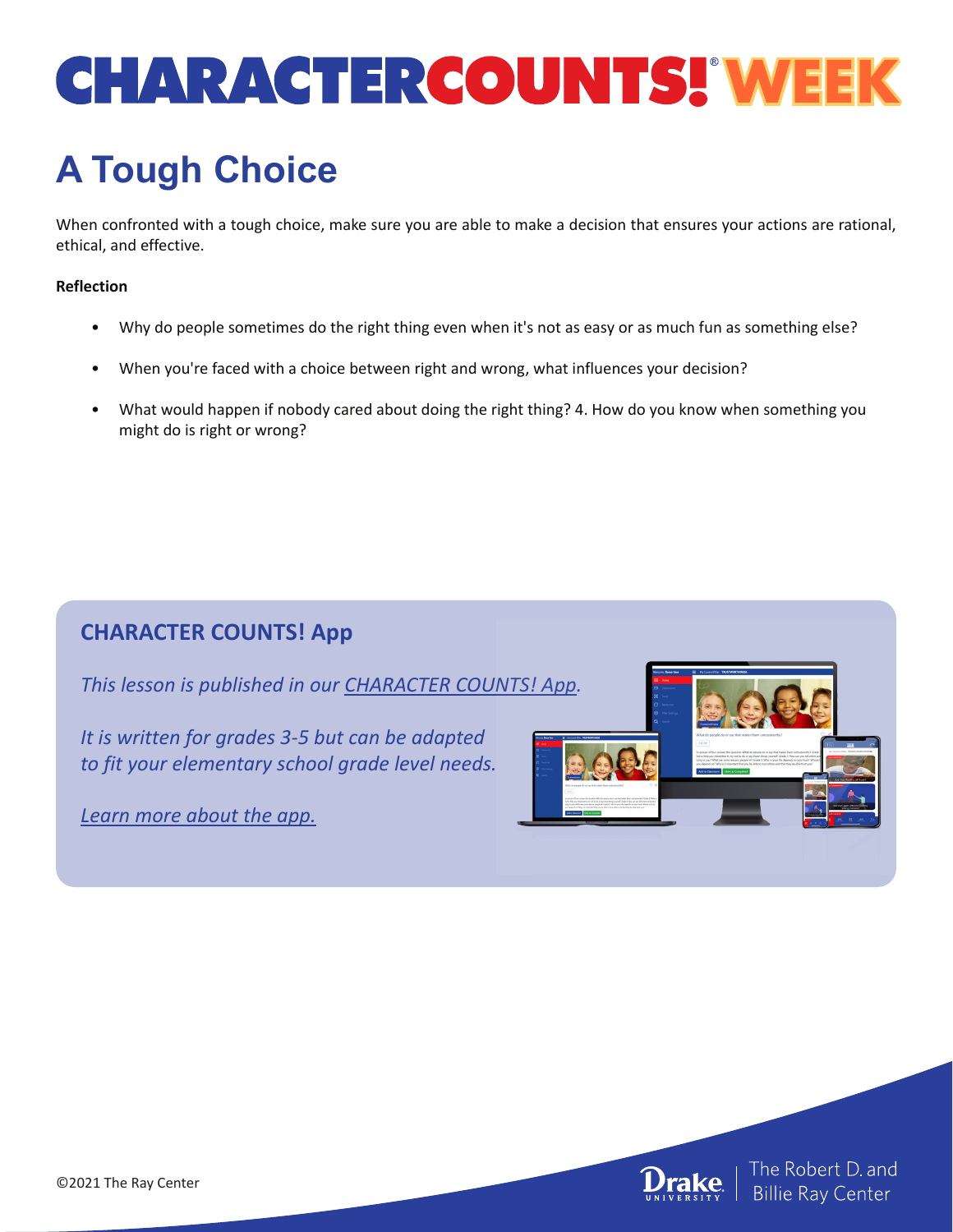## **CHARACTERCOUNTS! WEEK**

### **Practicing Integrity**

**Drake** 

The Robert D. and **Billie Ray Center**